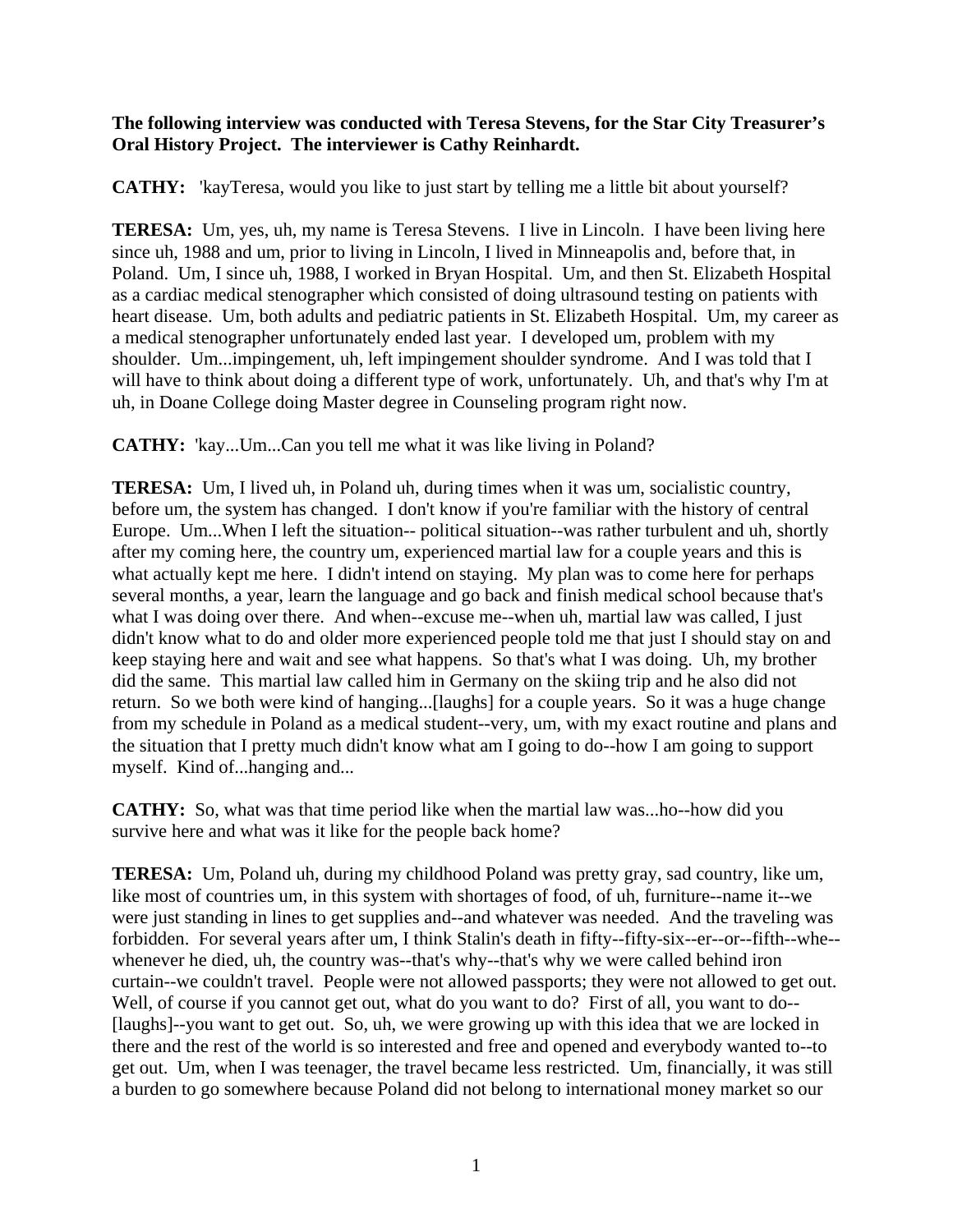money could not be exchanged to anything. So, in order to get some foreign currency, you have to buy it on the black market so they cannot make you criminal [laughs] without you wanting to be one, but in order to do anything, you had to maneuver around the rules. And, uh, um, I always liked languages. I like to travel, I like to read and I wanted to see the world and I always knew that, so I took every opportunity I could and traveled mainly to the countries that I learned languages of and I was taking some German and French and Russian and--and English as--in high school...So...I managed to travel a little bit in--in--when I was a teenager. I love hitchhiking around Europe. The train passes were inexpensive--for a hundred dollars you could buy a train ticket for three months and kind of circulate around and--and we did it in groups of young people. It was fun. Um, this here caught me by surprise because uh, they were reports that Russian army is gathering on--on the borders--eastern borders--of Poland and--and--political situation was getting tenser and we did have experience from Czechoslovakia in 68. They actually--the Russians--actually--or Hungary earlier--they would go in and occupy these countries who tried to get a little bit more sovereignty. So, um, it was I think early 80s when it happened and, like I told you, I kept staying on here and time was passing and eventually I kind of established myself here so to speak [laughing]--I never could, of course, go to medical school. I was on my own for a couple years. My papers, you know, were just tourist VISA and there's little you can do about it. They were extending it and extending it but--but--it was difficult to, um, to do something. To go to school officially--to work, and uh, um, eventually I figured out what I should do. I found a program in medical stenography. It was a growing field, very interesting, um, something along with my education was in and something that I thought I can do and would be fun and I could support myself. So that's how I got in field of medical ultrasound--and also in Poland, when I was a medical student, I'd never seen an ultrasound machine. You know, technology advanced so much during these years--last twenty-five years--that it was--it was just interesting field of work for me to--to be in.

**CATHY:** 'kay...So, how did you end up in Nebraska?

**TERESA:** I graduated from ultrasound school in Minneapolis and started to interview for ultrasound jobs--cardiac ultrasounds--and Bryan happened to be large cardiac center and when I flew to Lincoln for interview, I just thought that Lincoln is pretty--pretty good size of town and- and I could live here and I like Bryan hospital. I kind of thought that it had a lot of energy. It was '88 and kind of--I--I had a good feel about it. And, I also interviewed in Appleton, Wisconsin and Appleton was wonderful and the lake, and I got a feeling when I visited there- everybody had a family, boat, and a dog, and I thought--no way, I will meet anybody there [laughs] cause was too small and too..uh...too small. So these were the places I had the chance to interview for the jobs and that's how I end up here.

**CATHY:** So, what do you like most about Lincoln?

**TERESA:** [pause] I like the layout of Lincoln. Uh, it has grown a lot. Actually, I like it even smaller when it's--how it was when--when I moved here. Um, I like that it has university. Um, I like that it's a laid back place. I like, basically everything about it.

**CATHY:** OK, how does it compare to your home country?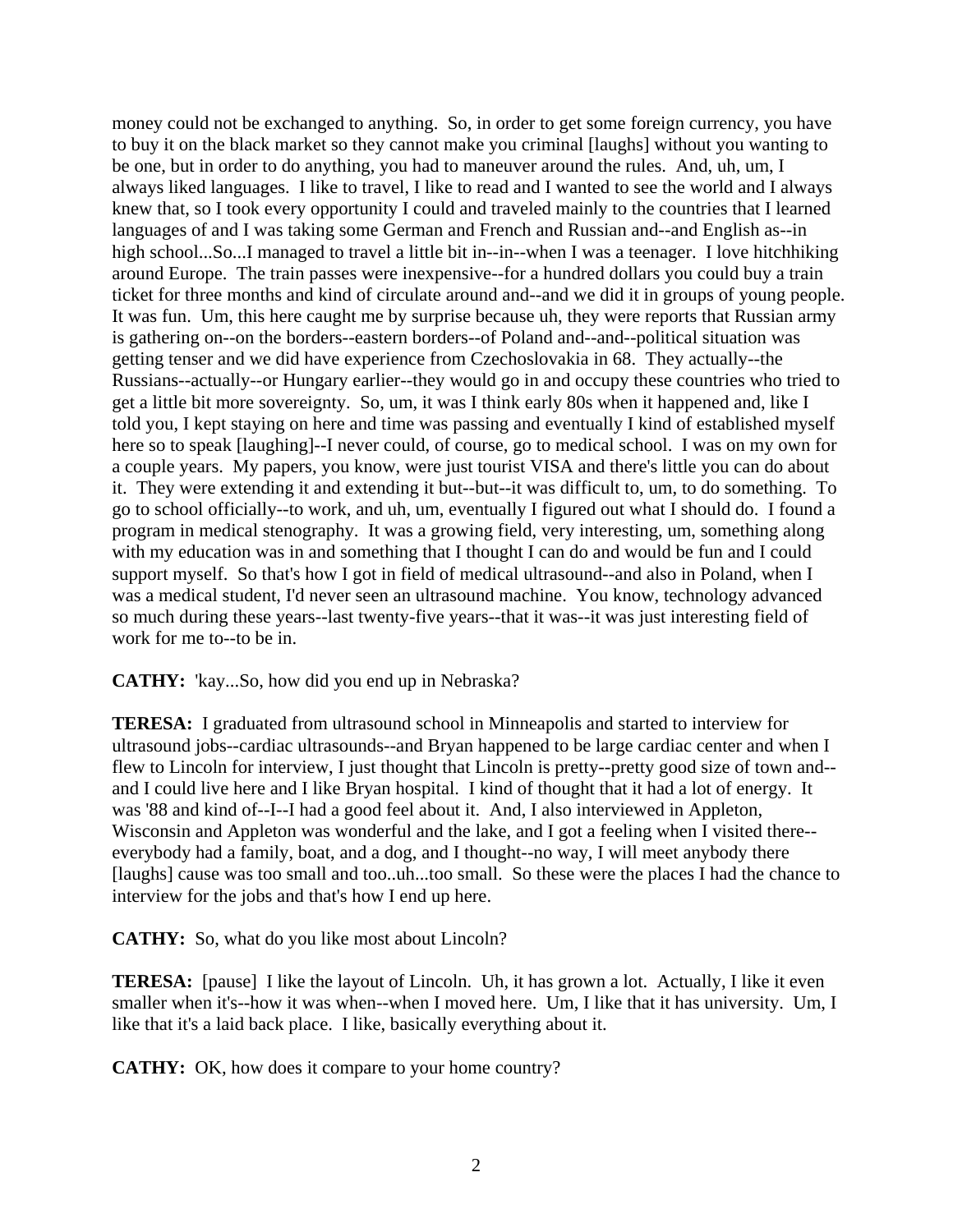**TERESA:** Um, Lincoln it self has population about, um, the size of my town, Gryfice which is over 200,000. The cities in Europe--in Poland--are very congested because, um, you know, they are historical places, built around this medieval uh, centers and--and most of architecture are buildings or people living apartment rather than uh, family houses. So this town is the size that you can walk through it in forty-five minutes on foot--excluding suburbs. Um, so probably the size of everything in America was something that struck me the most--is the biggest difference. There was so much room here--so much room to breathe. Europe is more congested. Uh...people probably are--and these are just my--my own observations and, you know, I don't know if they are really objective, they are what--what I thought. People here even behave differently--they can do whatever they want to--you don't impact so much by your behavior, people who are next to you. In Europe you have to be more aware of--of it because everybody's just closer. I think this personal space is smaller over there. So, people watch more how they eat, how they dress, how they are seen. In here, nobody really cares. You don't get out of your car, nobody sees you, nobody knows you, you kind of-- [laughs]. More impersonal, more freedom. Great for young people, I thought. I had a wonderful time here as a--as a young person. There are, of course, drawbacks to it and you probably see it more as you get older...bigger distances between families...probably people are more isolated and lonely.

**CATHY:** Um...Getting back to family. Have you been home to see your family?

**TERESA:** Yes...yes. I been....uh, to Poland several times after I left um, my mother died in 99 so...seven years ago...yeah, it--it was seven years this year. Um, my father died when I was twenty years old so um, she was the only close family member I had and uh, uh, I went several times and my mom came over and it was uh, really good to see the changes in the country...um...there was something that they call Velvet Revolution when the Berlin wall collapsed and the whole system switched without a bloody war like we all thought, uh, pessimistically that that's how it would take place. It just resolved it self [laughs], which is great and basically there is not such a differences right now between Poland and--between any country in Europe and--and here besides, um, you know, historical architecture but monetary system, economics, it's pretty much similar...way of living...similar, or at least people's attempts to live like, pretty much--there are differences--

## **CATHY:** Mmm Hmm.

**TERESA:** --probably people there are not so wealthy, there is not so much money but--but there aren't so many differences as from before to now and of course it depends whom you are talking to. You know, there are people, like here, with money and people who don't have money and there are social differences. Um, before in uh, socialistic times everybody had nothing so we were pretty equal...leaning towards um, [laughs] uh, the bottom line. [laughing]

**CATHY:** [laughs] Yep. So, thinking of your future...what's in your future?

**TERESA:** I don't know. Um...I don't know what's in the future. I hope to finish this program. I hope to be accepted by vocational rehabilitation program for retraining which didn't happen yet. Um, it will be difficult if it doesn't happen. I...hope for the best and uh, um...as this is work related injury, I hope to--to be able to--to pursue this degree and uh, be able to do the work that I